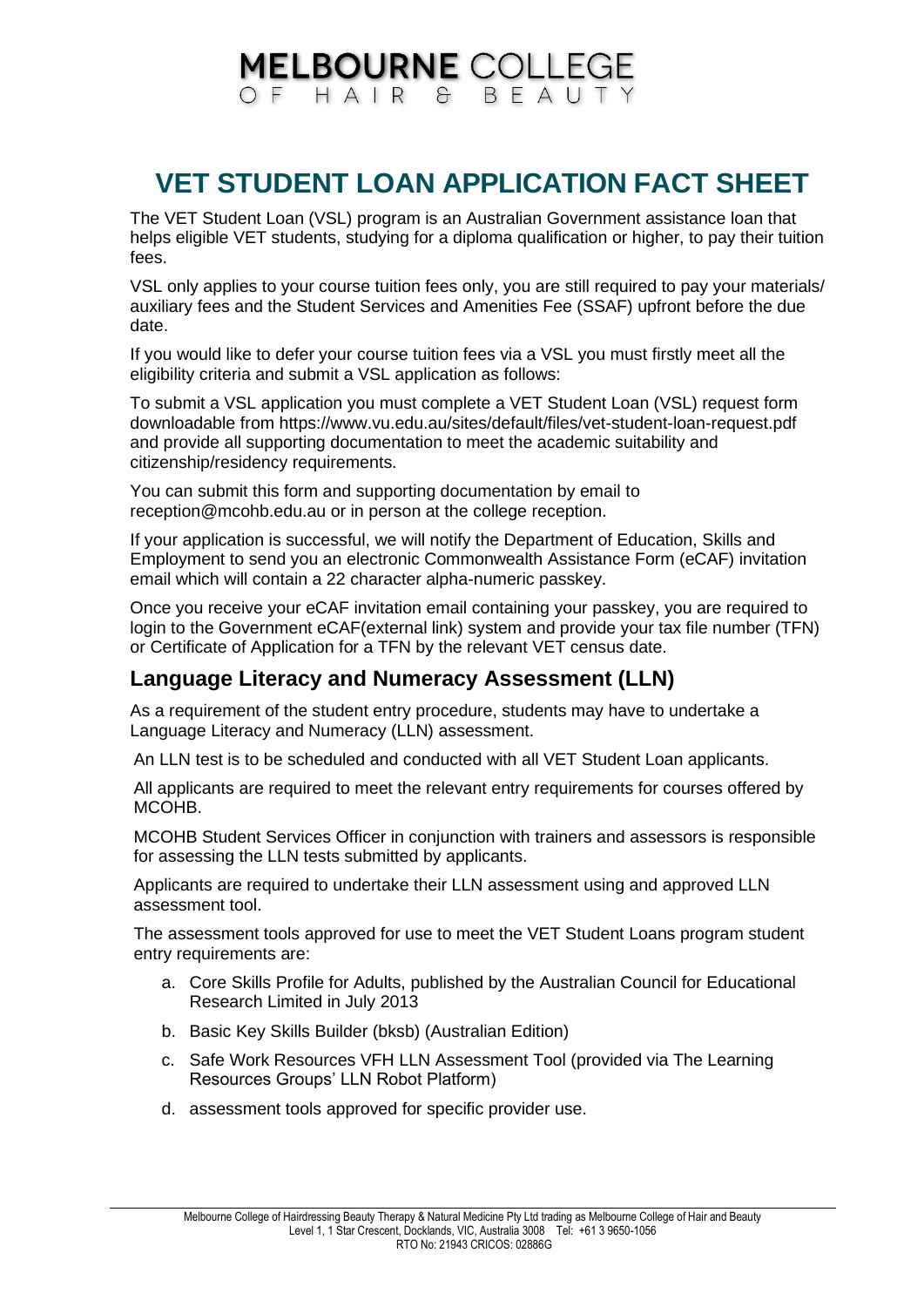# **MELBOURNE COLLEGE**

If an applicant does not satisfy the entry requirements or admission criteria, they will be notified via email or a letter stating the reason for the rejection of their application.

This communication will be recorded in student profile in the SMS and in their student file.

If the applicant is successful an Offer Letter and/or Confirmation of Admission, payment details and any other course specific requirements will be emailed to or collected in person by the student.

The eligible students for the VET student loan will be sent a statement of covered fees along the payment details.

## **Student Entry Procedure**

As part of the student entry procedure, all students must either:

- provide an Australian Senior Secondary Certificate of Education (year 12 certificate) or
- provide their International Baccalaureate Diploma Programme (IB) diploma or
- display competence at or above Exit Level 3 in the Australian Core Skills Framework in both reading and numeracy or
- provide a certificate of a qualification at level 4 or above in the Australian Qualifications Framework or
- undertake a Language Literacy and Numeracy assessment with their VET Student Loans provider.

When you meet the above qualification entry criterion, you are eligible to apply for a VET Student Loans up to a capped amount in an approved course at the diploma, advanced diploma, graduate certificate or graduate diploma level in the Australian Qualifications Framework offered by Melbourne College of Hairdressing Beauty Therapy and Natural Medicine if you:

Have not been approached with an offer of cash, vouchers or gifts (e.g. laptops, special fee rebate) to enrol in a qualification or hand over your personal information;

#### **AND**

Meet the citizen and residency eligibility requirements. MCOHB will verify proof of citizenship/visa status to ensure that you:

- a. are an Australian citizen or
- b. are a qualifying New Zealand citizen and hold a Special Category Visa and
- c. Is a resident in Australia for at least 10 years; and
- d. Was a dependent child when you were first a usually resident in Australia; and
- e. Has lived in Australia for a period totaling 8 years during the last 10 years; and
- f. Has lived in Australia for periods totaling 18 months in the last two years.
- g. are a permanent humanitarian visa holder, who is usually resident in Australia. Permanent humanitarian visas are defined in the Migration Regulations 1994, Volume 1, Part 1, Regulation 1.03 – Definitions. (See: Migration Regulations 1994 for the latest version of the Migration Regulations).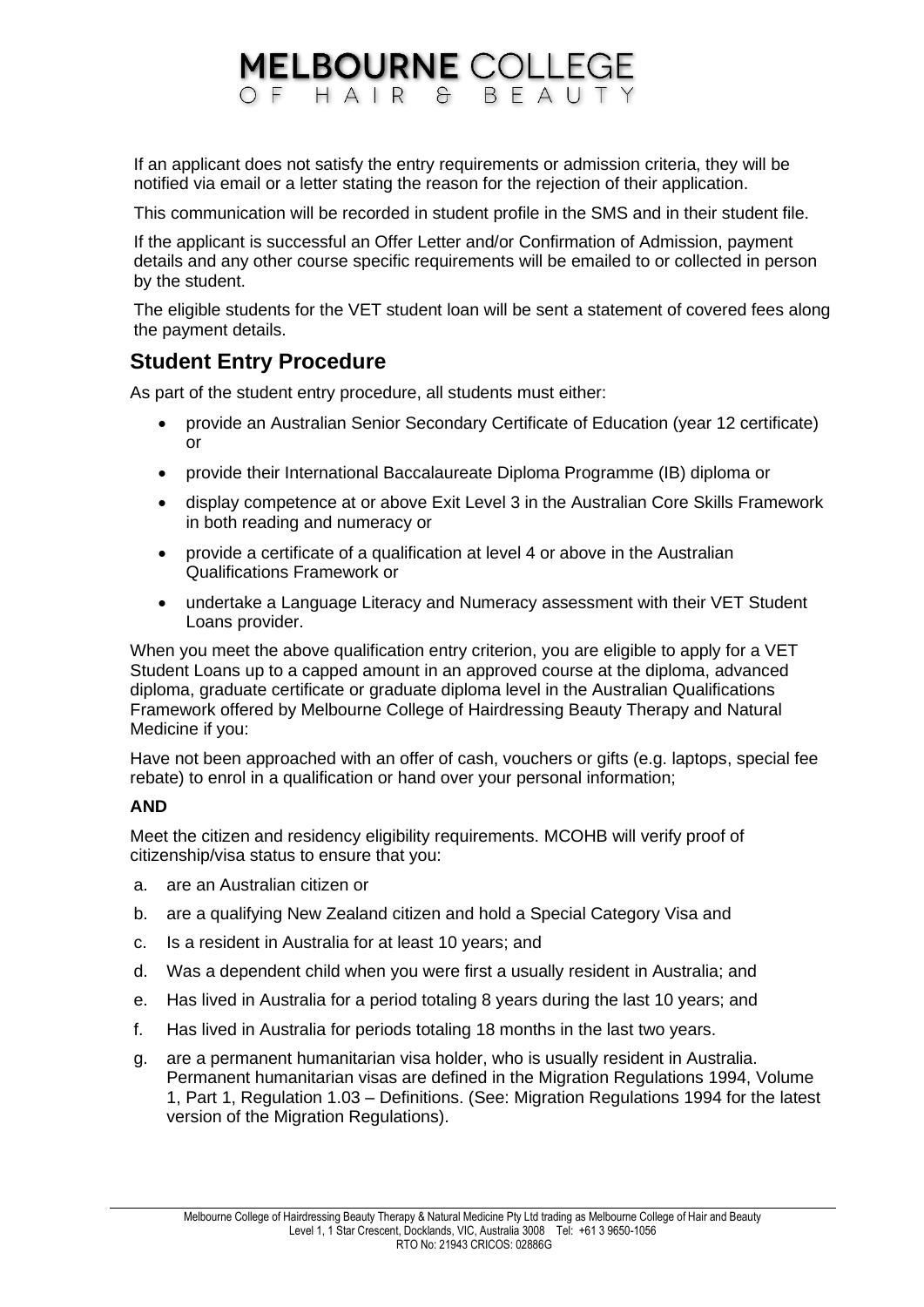## **MELBOURNE COLLEGE** OF HAIR & BFAUTY

- h. Have not exceeded your HELP Loan limit.
- i. Meet the Tax File Number (TFN) requirements.
- j. Have a Unique Student Identifier (USI) or are otherwise exempt.
- k. Provide a parental/guardian consent form signed by your parent/guardian if you are under 18 years at the time of enrolment.

#### **OR**

Provide the receipt of an assessment of youth allowance that shows the student is independent within the meaning of Part 2.11 of the Social Security Act 1991; (evidence is from Centrelink Income Statement noting this assessment).

Have read the VET Student Loans Information Booklet

Have provided the required documents to Melbourne College of Hairdressing Beauty Therapy and Natural Medicine as proof of eligibility

Have submitted your Request for a VET Student Loan eCAF via the eCAF System by signing in to the Government's eCAF System and verifying your information on or before the first census date and no less than two (2) business days after enrolling.

Note: evidence of Australian citizenship may be obtained by lodging Form 119 Application for evidence of Australian citizenship with certified copies of the required documents and the application fee with Home Affairs.

VET Student Loans are a debt from the Australian Government that allows you to pay tuition fees during the course of your study. Tuition fees will be reasonably apportioned across a specified number of sequential fee periods and each fee period will have one census date.

If you do not complete your Request for a VET Student Loan eCAF via the eCAF System or other permitted form by the required census date, you will not be eligible for the VET Student Loan for the unit/s of study in the qualification. You will have to wait until the next study period to re-apply. (You will need to make tuition fees payments for the unit/s of study in which you are enrolled for study).

More information for FEE HELP Limit or maximum loan amounts and loan repayments can be found at www.studyassist.gov.au.

### **Administrative VET Student Loans requirements:**

There are other important administrative requirements that you need to be aware of when applying for VET Student Loans. MCOHB will collect and verify your identity, date of birth and eligibility. Please ensure that you:

Are enrolled prior to the commencement of the qualification or unit/s of study.

Complete and submit a valid Request for a VET Student Loan eCAF prior to commencement of the qualification or unit/s of study using the Australian Government eCAF System.

You will receive an email from the Australian Government allowing you to sign into the eCAF System. You will be required to sign-in, verify your information and complete the mandatory fields prior to submission of your application for access to VET Student Loans.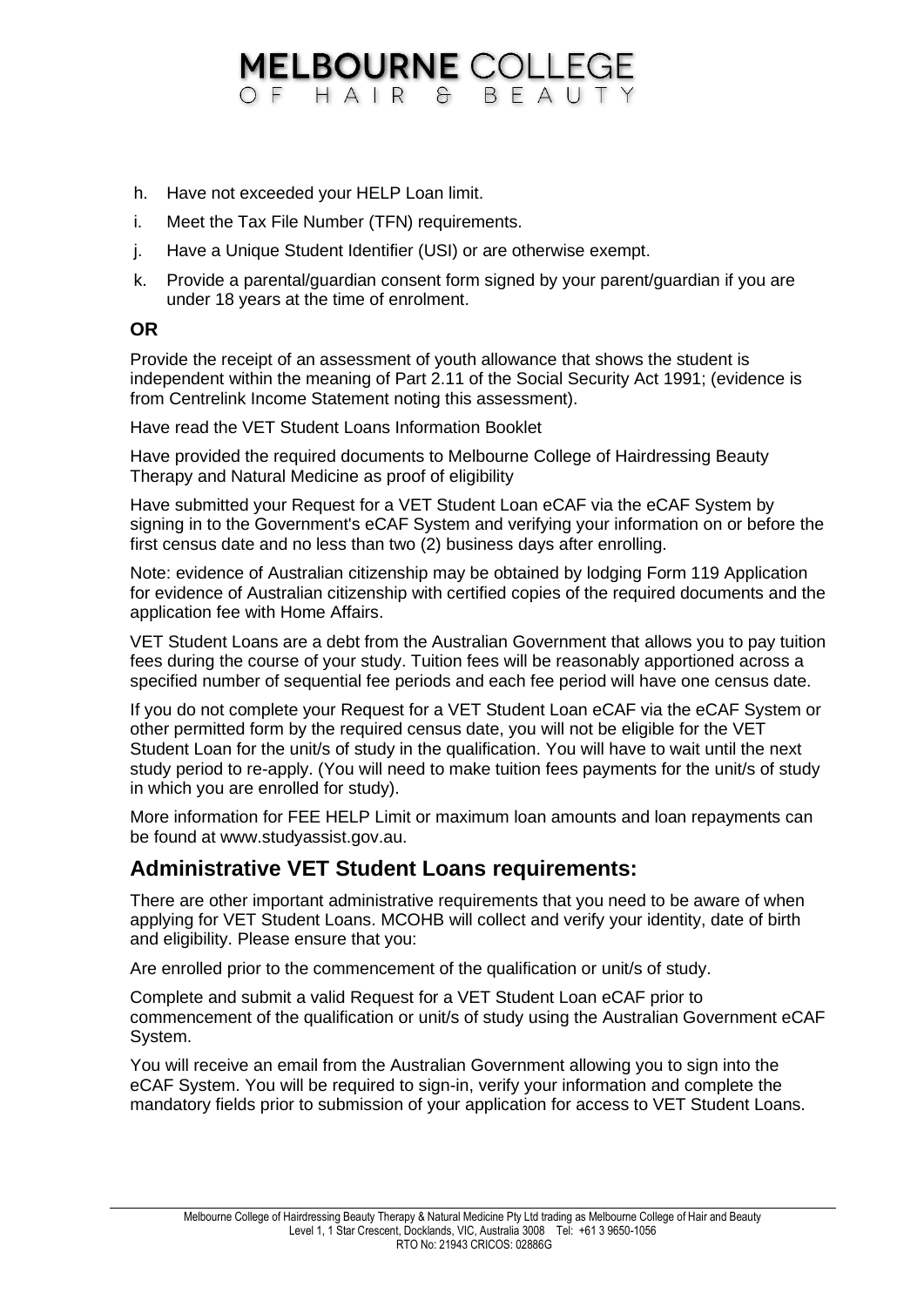## **MELBOURNE COLLEGE** OF HAIR & BFAUT

You must read the VET Student Loans Information Booklet for more information before you apply for a VET Student Loan.

Have a Tax File Number or a Certificate of Application for a Tax File Number.

If you are under the age of 18, your application must be co-signed by a parent or guardian or you have received youth allowance (within the meaning of the Social Security Act 1991) on the basis that you are certified as independent.

#### **Once you are deemed eligible to access a VET Student Loan:**

MCOHB is required to provide a 'cooling off' period. Your request can only be processed after two (2) business days following your enrolment into the unit/s of study for the qualification.

#### **You will receive the following:**

A VET Student Loan Statement of Covered Fees prior to the first census date of the qualification in which you are enrolled.

This statement will include the tuition fees associated to your enrolment, tuition fees covered by the VET Student Loans up to the capped amount, the amount not covered by the VET Student Loans that must be paid by you prior to the start of your classes and census dates relevant to your enrolment

A VET Student Loan Fee Notice 14 days prior to census date and no earlier than 42 days before the census date.

The VET Student Loan Fee Notice will give you notice of the part of the qualification in which you have enrolled into and, a Commonwealth Government loan fee amount that may apply to you.

#### **Once you have been approved with a VET Student Loan:**

You will also receive a Commonwealth Assistance Notice within 28 dates from the Census date for the qualification or part thereof and for which you have accessed a VET Student Loan.

You will be required to communicate your agreement to the Australian Government during the course of your study to continue to access the VET Student Loans program for payment of your tuition fees in the qualification in which you have enrolled.

#### **Government Loan Fee Amount:**

A Government loan fee amount may apply to you if you are a full fee paying student. This loan fee amount is 20% and will be added to the HELP debt amount for the qualification.